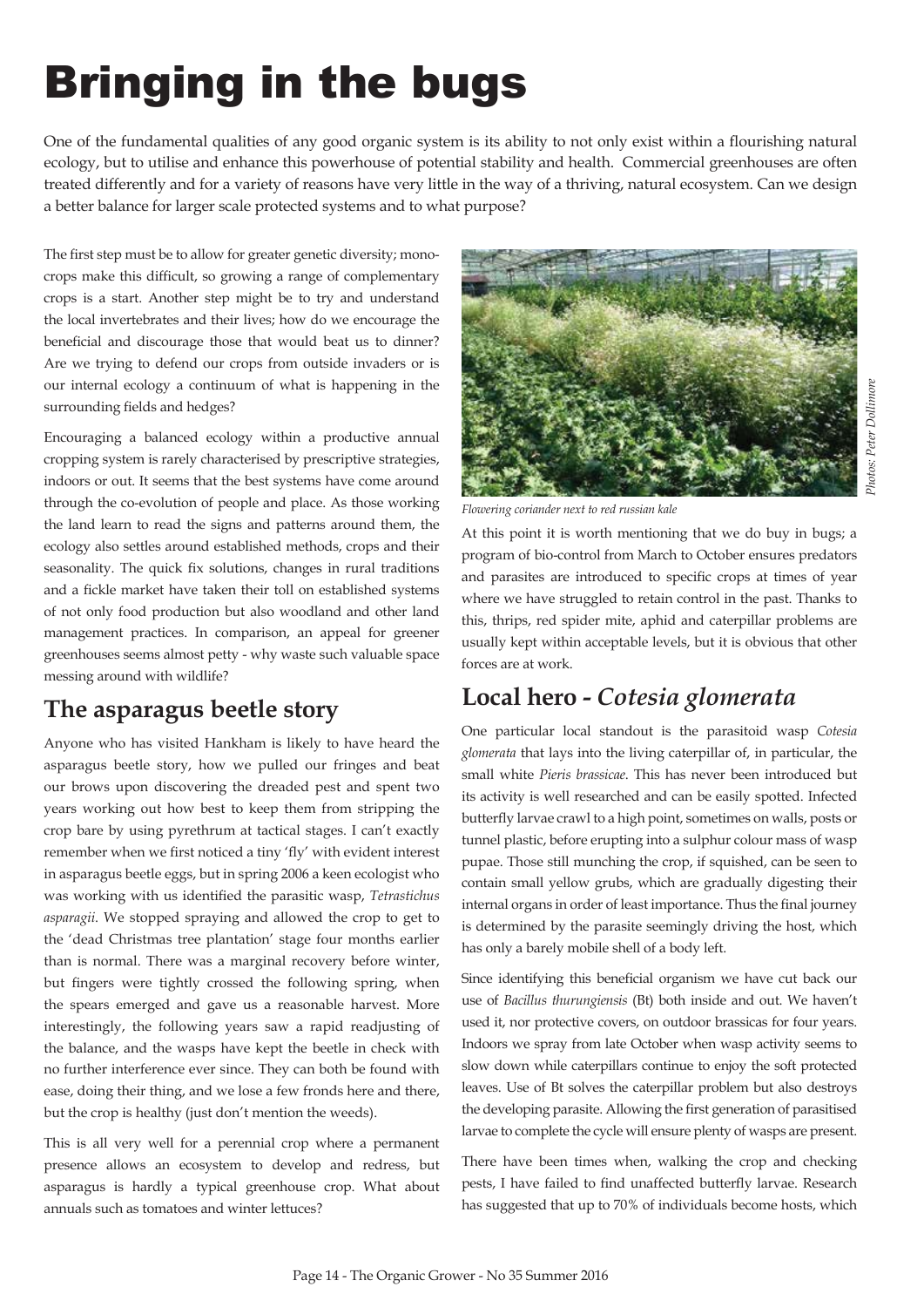is pretty amazing until you note that they do continue to feed, albeit slower, for some time before succumbing to the parasite. The reality in our case seems to be minimal significant crop damage. Perhaps additional ecological interactions are at work, but recognising the role of *Cotesia* leads us to wonder how we can encourage and maintain this useful insect.

I suspect two factors are in our favour:

- 1. The wasps get an early start by building up their numbers on the caterpillars feeding on spent rocket crops in the glasshouse. This means that by the time outdoor brassicas are getting established in mid-summer, high parasite numbers are already present in the locality.
- A large amount of suitable nectar sources are maintained by allowing crops such as coriander to flower, and by providing banks of flowering plants inside and out.

Looking at the research on this wasp, one particular name pops up again and again. Felix L Wäckers has written and co-written many papers investigating how nectar provision can attract and support pest parasites and his work is well worth checking out if you have more than a passing interest in this subject.

## **Predators for aphids**

Aphids *Aphis gossypii* and *Myzus persicae* are our most consistently frustrating glasshouse pests; their ability to populate in favourable conditions is unparalleled, and the way they can render a perfectly nice looking spring lettuce unmarketable has been a recurring theme for me over the last twenty years. That said, I have also seen them literally vanish from a crop overnight. I am still largely mystified by this phenomenon, though the lifecycle of certain predators possibly combining with a surge in plant resistance may offer an explanation.

One such predator is another native bug, the hoverfly Syrphidae spp. It is a joy to watch the adults zipping around, feeding on coriander and *Limnanthus* flowers and even more so in the knowledge that they will be laying eggs among lettuce, chard, beans and spring greens. The larvae will feed on the aphid, hoovering them up like a street cleaner, before forming into a shiny, drop-shaped pupae. Customers would be forgiven for thinking they had a few bonus maggots in their greens, which may not be a vast improvement on the greenfly, but for those of us direct selling this is a great opportunity to both educate and enthuse our customers about the amazing ecology which co-exists with their food production!



 $\eta$ *Nant* 

One particular tactic we deploy is to sow a few poached egg plants (Limnanthus *douglasii*) at the same time as our spring greens. This is around early October for planting late November. They are planted around and within the cabbage beds which are prone to cabbage aphid in May and help attract hoverflies into the crop in spring as they flower.

Although difficult to quantify the degree to which such tactics assist, anecdotal evidence and observation should be helpful in directing the efforts of further research. In light of the fact that we run a commercially successful enterprise it can be seen that these methods are used without detriment to the viability of the business. This is important to consider when deciding how to encourage the right type of biodiversity as we are conserving it within a cropping system which needs to remain productive and manageable.

## **Predator and nectar strips**

The creation of specific predator and nectar strips within the greenhouse will use valuable space, but it seems a lot can be done with a small area. With careful selection of host plants it may not only benefit the growing system but can positively add to the ambiance of the place, improving the mood and motivation of those working there. The idea is to provide refuge and food for beneficial species, predators, parasites and pollinators, encouraging them to build up numbers and perhaps maintain a population when the crops alone are not able to do so. After research and lots of trial and error the following species are regularly planted within the glasshouse for their flowers or hosting role. Some also provide a harvest though might not be grown if it wasn't for the the added benefit. Some readily self-seed and can be selected for when weeding.

#### *Solidago* (golden rod)

Achillia millefolium and Ptarmica (yarrow and sneezewort)

Cosmos bipinnatus *Anethum graviolens* (dill) *Borago officinalis* (borage/star flower) Calendula officinalis (pot marigold) *Limnanthes douglasii* (poached egg plant) *Origanum vulgare* (oregano) *Origanum majorana* (marjoram) *Thymus vulgaris* (thyme)



**Predator/nectar strip at Hankham**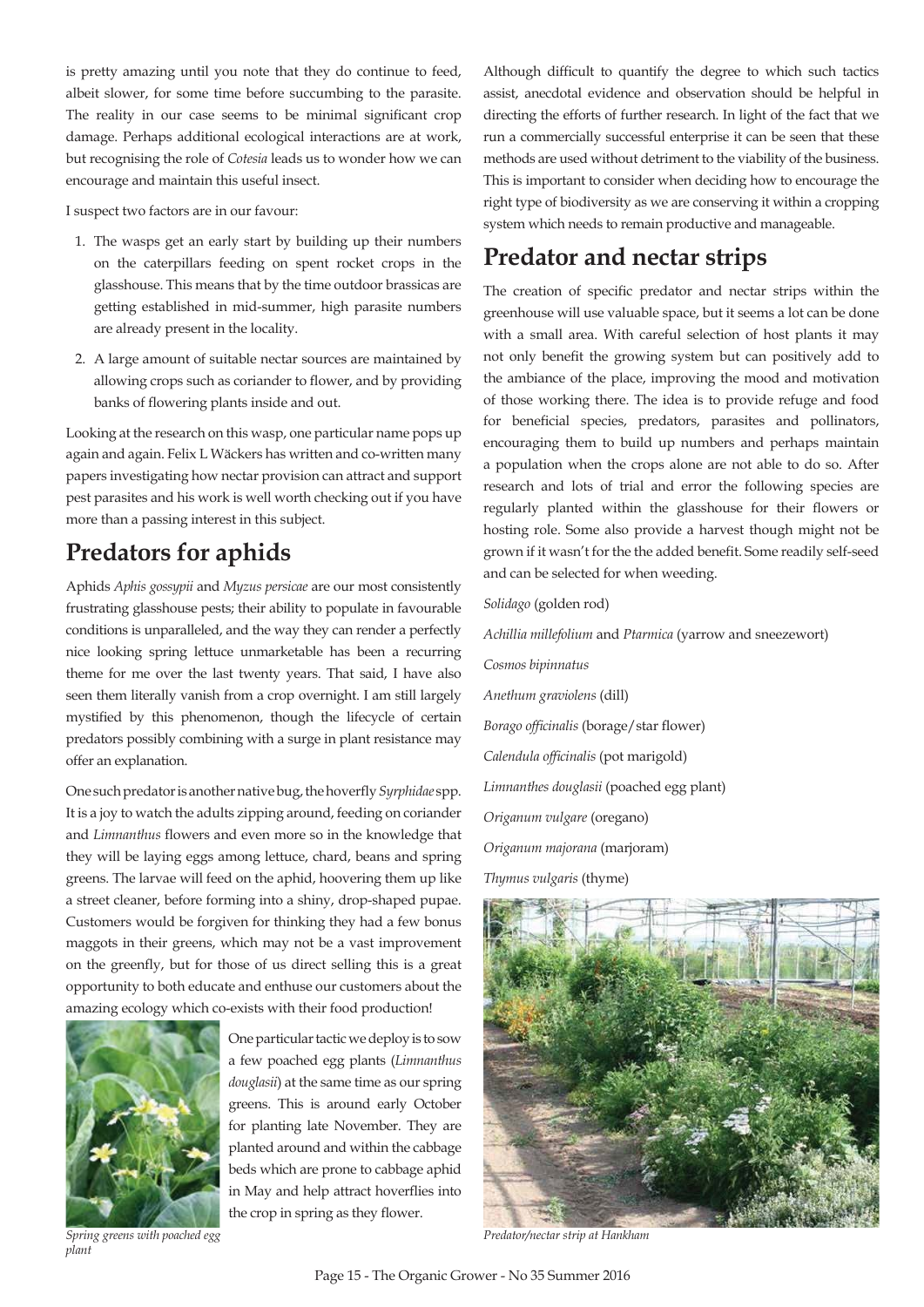For practical purposes they can be combined in a bed with the order of the list being tallest to shortest, so middle of bed to outside edge. Borage and *Calendula* can provide edible flowers for salad bags, the culinary herbs can be grown as such but large quantities are difficult to market so a few used to extra effect makes a lot of sense.

Golden rod provides an excellent source of nectar to beneficial insects. Achillia also can, although there is some evidence it can repel some too. What we really love about it is that a type of aphid, the Yarrow aphid, feeds only on *Achillia* and the clumps of foliage provide a good overwinter environment for ladybirds. We have found them emerging from hibernation to begin feeding and breeding on the aphid, building up their numbers then moving out into the crops. Again this is not a carefully measured process but has been observed most years to some degree.

## **Harvesting ladybirds**

While on the subject of ladybirds, it always seemed a shame, when clearing the bolting overwintered leaf beat erbette in April, that we were composting loads of ladybird larvae. These were just hatching out, representing the first generation of the year ready to start gobbling the black bean aphid as they moved onto the sappy flowering shoots. Looking into the cost of purchasing these fabulous predators it soon became obvious that collecting them up was a worthwhile exercise. They are relocated to the spring lettuce and propagating peppers to continue their meal and hopefully go on to produce the next generation.



Collecting ladybird larvae from leaf beet in late April

Bumblebees love borage and cosmos and live happily within the glasshouse helping to pollinate beans and tomatoes. Dill flowers are popular with hoverfly and parasitoid wasps and dill also flowers more rapidly then most of the umbellifer family that, like coriander, are all useful but can take a while to go from harvestable crop to nectar provider.

Calendula, aside from its wonderful flowers, will host the introduced bug Macrolophus caliginosus throughout the year. After initially introducing it for whitefly and spider-mite control we realised it was happily overwintering within the greenhouse and recently discovered that *Calendula*, along with a run of mild winters, was largely responsible for this with dozens present per  $m<sup>2</sup>$  patch.

Oregano, marjoram and thyme all provide excellent flowers for nectar feeders. Thyme is popular with mason bees who can be easily encouraged to stay by providing bundles of old bamboo canes cut into sections and stacked in an open sided box off the ground somewhere within the nectar strip. Oregano was identified in one of F. Wäckers' papers as the optimal parasitoid food source out of eleven plants studied for attractiveness and nectar availability to three different wasp species.

## **BioGreenhouse strategies**

Interestingly, recent developments in policy at European level have taken a similar path with the promotion of functional diversity and banker plants. The BioGreenhouse project identifies five strategies that are desirable in improving the ecological sustainability of our commercial greenhouses:

- functional diversity of natural enemies,
- food sprays (harvested pollen is sprayed into the crop to feed predators when pest numbers drop),
- banker plants,
- habitat and climate management, and
- induced plant resistance (worth looking up if you haven't heard of it!).

## **Bugs off the shelf**

As I mentioned earlier, we buy in bugs as well as trying to encourage the locals in. The five points above are generally aimed at the management of introduced agents such as using *Calendula* as a *Macrolophus* host. Commercial glasshouses may use containers of prepared grass to breed parasitic wasps such as *Aphidius colemani*. They parasitize the grain aphid (specific to monocotyledon plants), retaining a population for aphid control within the dicotyledonous crop and reducing the need to keep buying them in.

With a wide range of crops a similar effect can be achieved, as old crops are cleared the aphid are removed from the glasshouse while the more mobile parasitoids fly off to find a new spot. Last year (Spring 2015) we had some serious blackfly problems; a pretty good run over previous years had perhaps bred complacency.